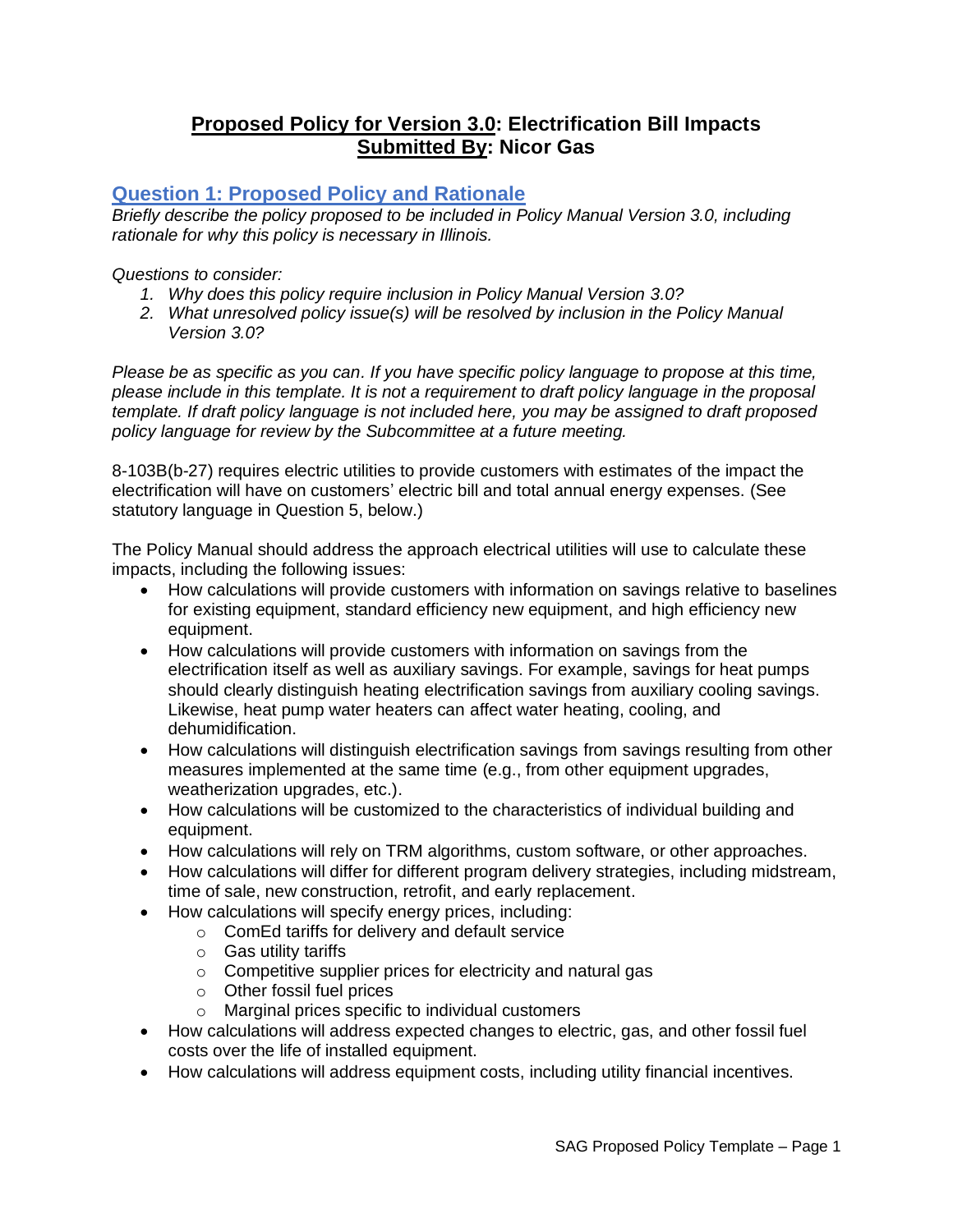The Policy Manual should also address how electric utilities will communicate these impacts to customers, including the following issues:

- The information that will be provided to customers.
- The structure and format of the information that will be provided to customers.
- If appropriate, how information will differ for different programs, measures, etc.

The Policy Manual should also address how electric utilities will communicate these impacts to the Commission, including the following issues:

- The information that will be provided to the Commission.
- The structure and format of the information that will be provided to the Commission.
- If appropriate, how information will differ for different programs, measures, etc.

#### **Question 2: Utility Impact**

*Describe whether the proposed policy impacts Illinois gas utilities, electric utilities, or both.* 

Proposal impacts electric utilities directly in fulfilling their statutory requirement to inform customers of the impacts of electrification measures. Gas utilities also have an interest in these issues.

### **Question 3: Background Research**

*Provide any background research completed in preparing this template, including source references and links, as applicable.* 

*Questions to consider:*

- *1. Are you aware of other jurisdictions or utilities that address this policy issue?*
- *2. Have any national or regional energy efficiency organizations addressed this policy topic? If so, please provide reports and any other relevant sources.*

No.

### **Optional Question 4: Commission Decision**

*Has the Illinois Commerce Commission previously addressed this policy or issue? If so, please provide language and specific citations, including the ICC docket number.*

No.

### **Optional Question 5: Statutory Consistency**

*Have you reviewed your proposed policy against applicable Illinois law? Are there any possible conflicts? If so, please explain and provide statutory citation(s).*

8-103B(b-27):

Prior to installing an electrification measure, the utility shall provide a customer with an estimate of the impact of the new measure on the customer's average monthly electric bill and total annual energy expenses.